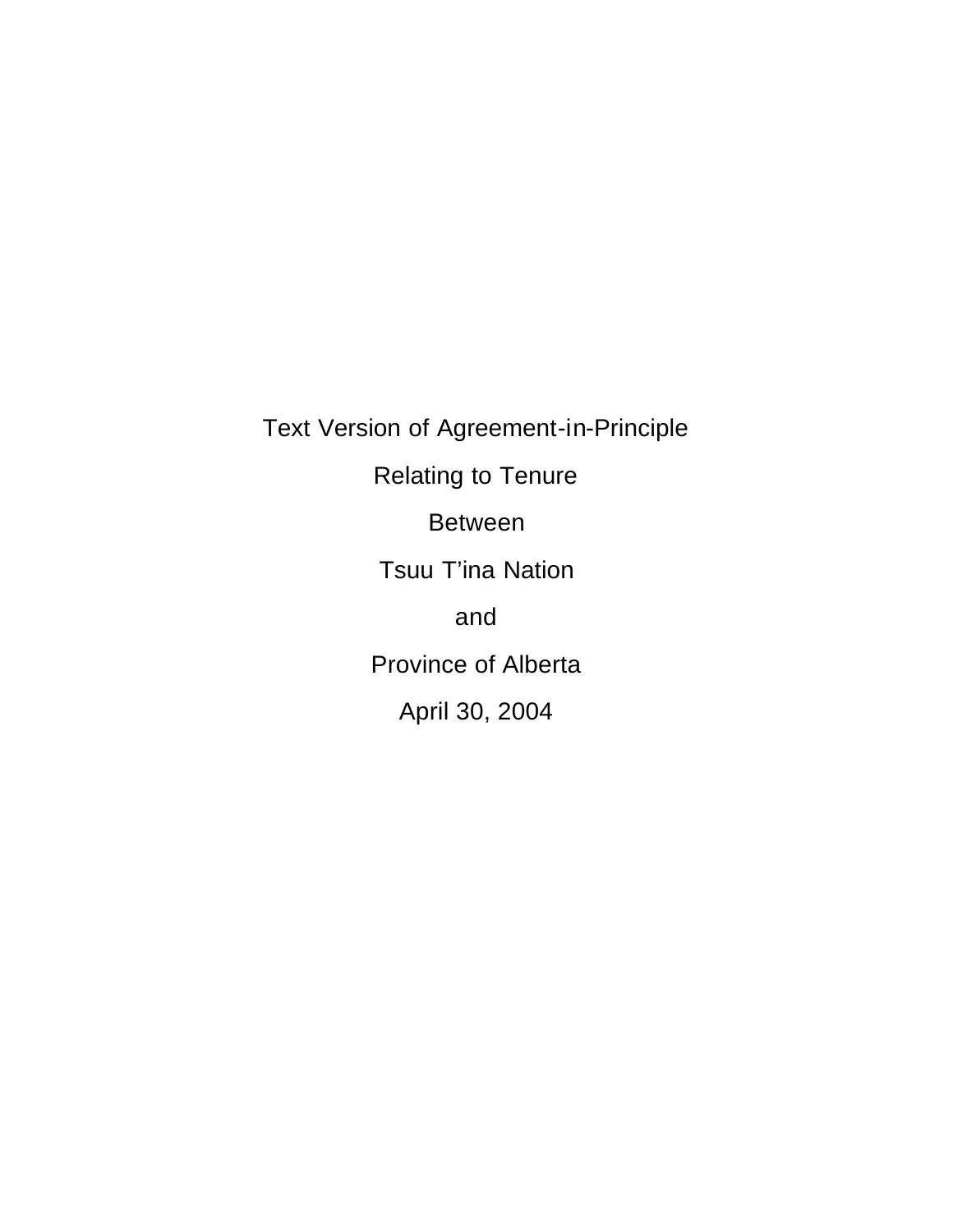**This Agreement made the \_\_30th\_\_\_\_\_\_ day of April, 2004.**

## **AGREEMENT IN PRINCIPLE RELATING TO TENURE**

### **BETWEEN**

### **TSUU T'INA NATION, being an Indian Band within the meaning of the** *Indian Act*

("the Nation")

**AND**

## **HER MAJESTY THE QUEEN IN RIGHT OF ALBERTA, as represented by the Minister of Transportation**

("the Minister")

together called "the Parties"

### **PREAMBLE**

WHEREAS the Parties are negotiating with a view to concluding and implementing the Final Agreements relating to the Controlled Access Freeway, including the transfer to the Minister of an interest in the Project Lands for Highway and Utility Purposes;

AND WHEREAS the Parties have agreed that the Project Lands should not be reserve lands within the meaning of the *Indian Act* and or Lands Reserved for Indians within the meaning of section 91(24) of the *Constitution Act, 1867* for so long as they are used for Highway Purposes;

AND WHEREAS the Parties have agreed that the Province, and the public must , if the Project proceeds, have secure and uninterrupted access to the Project Land for Highway Purposes and Utilities Purpose, to the same extent as if the Project Lands had never been reserved for the Nation;

AND WHEREAS the Parties agree that the interest in the Project Lands necessary to achieve these goals should, if the Project proceeds, be transferred by the Governor in Council to the Minister pursuant to subsection 35(3) of the *Indian Act*;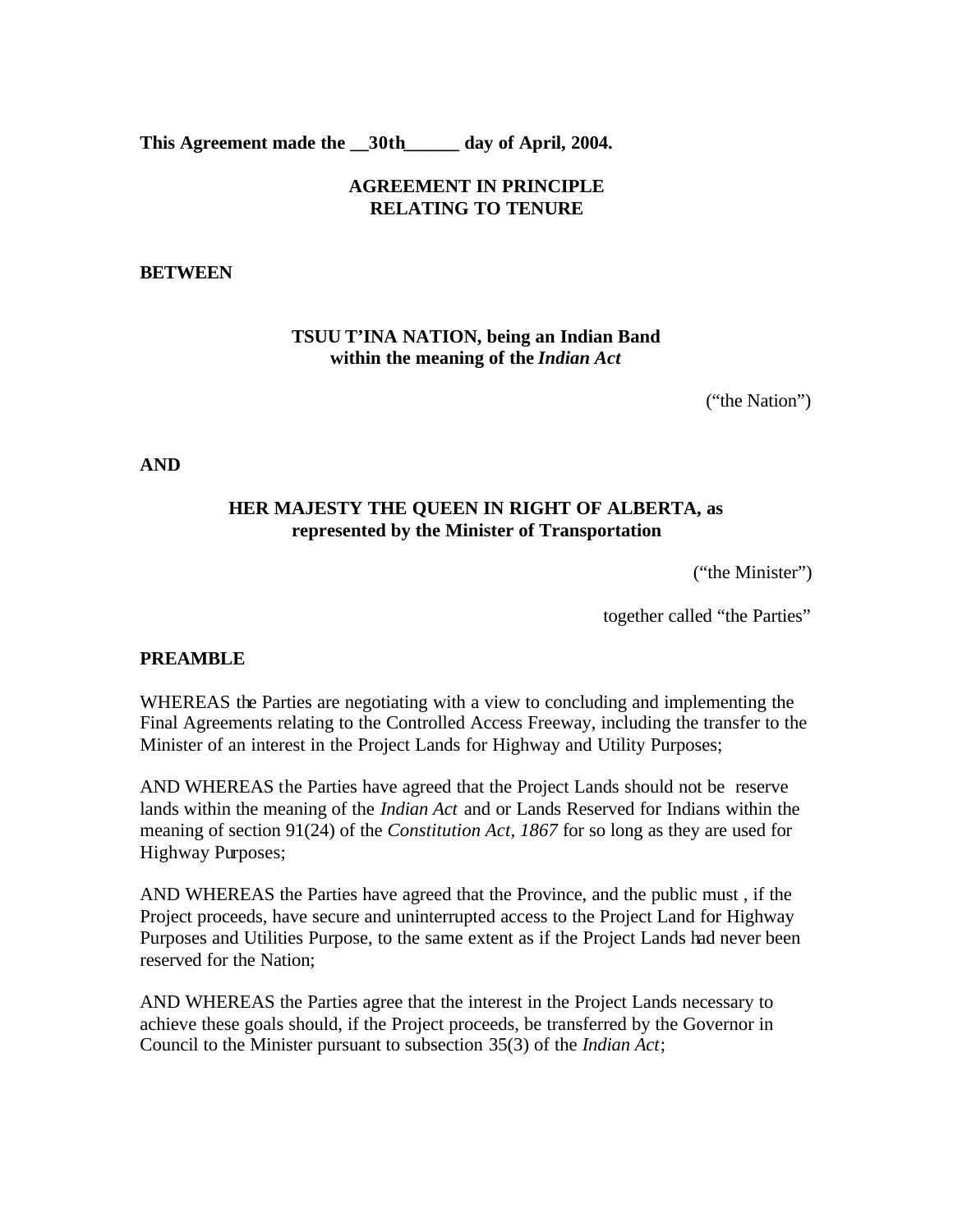AND WHEREAS the Parties have agreed in principle on the nature of the interest that should be so granted in order to achieve those goals;

AND WHEREAS the Parties have agreed that they will evidence their agreement in relation to this issue by entering into this AIP, which has been approved by the Nation Council and the Minister;

### **NOW THEREFORE THE NATION AND THE MINISTER agree as follows:**

### **DEFINITIONS**

- 1) In this Agreement, including the Preamble, the following terms shall have the following meanings
	- a) "AIP" means this Agreement in Principle, including the Preamble and Appendix;
	- b) "Controlled Access Freeway" means a highway which conforms to the standards in Appendix "A" to this Agreement;
	- c) "Federal Minister" means the Minister of Indian Affairs and Northern Development, or any successor thereto;
	- d) "Final Agreements" means the full, final and enforceable agreements that may be negotiated by the Parties and by such other government and other entities as may be necessary, and which may contain provisions relating to the development, financing, design, engineering, construction, operation, maintenance and decommissioning of the Project, including the acquisition and use of the Project Lands and the compensation to be provided to Her Majesty the Queen in Right of Canada, the Nation and others as consideration for the transfer of the Project Lands;
	- e) "Highway Purposes" means the construction, operation, maintenance, repair, improvement, reconstruction, replacement or removal of a Controlled Access Freeway by the Minister or his contractors or agents, and includes the construction, operation, maintenance, repair, improvement, reconstruction, replacement, or removal of any additional device, structure, equipment, thing, work or matter necessary or incidental thereto that is made, built, constructed, erected, extended, enlarged, repaired, maintained, improved, excavated, operated, reconstructed, replaced, or removed by the Minister or his contractor or agent and which is contained within the Project Lands;
	- f) "including" shall be deemed to be followed by the statement "without limitation" and neither of such terms shall be construed to limit any word or statement which it follows to the specific or similar items or matters immediately following it;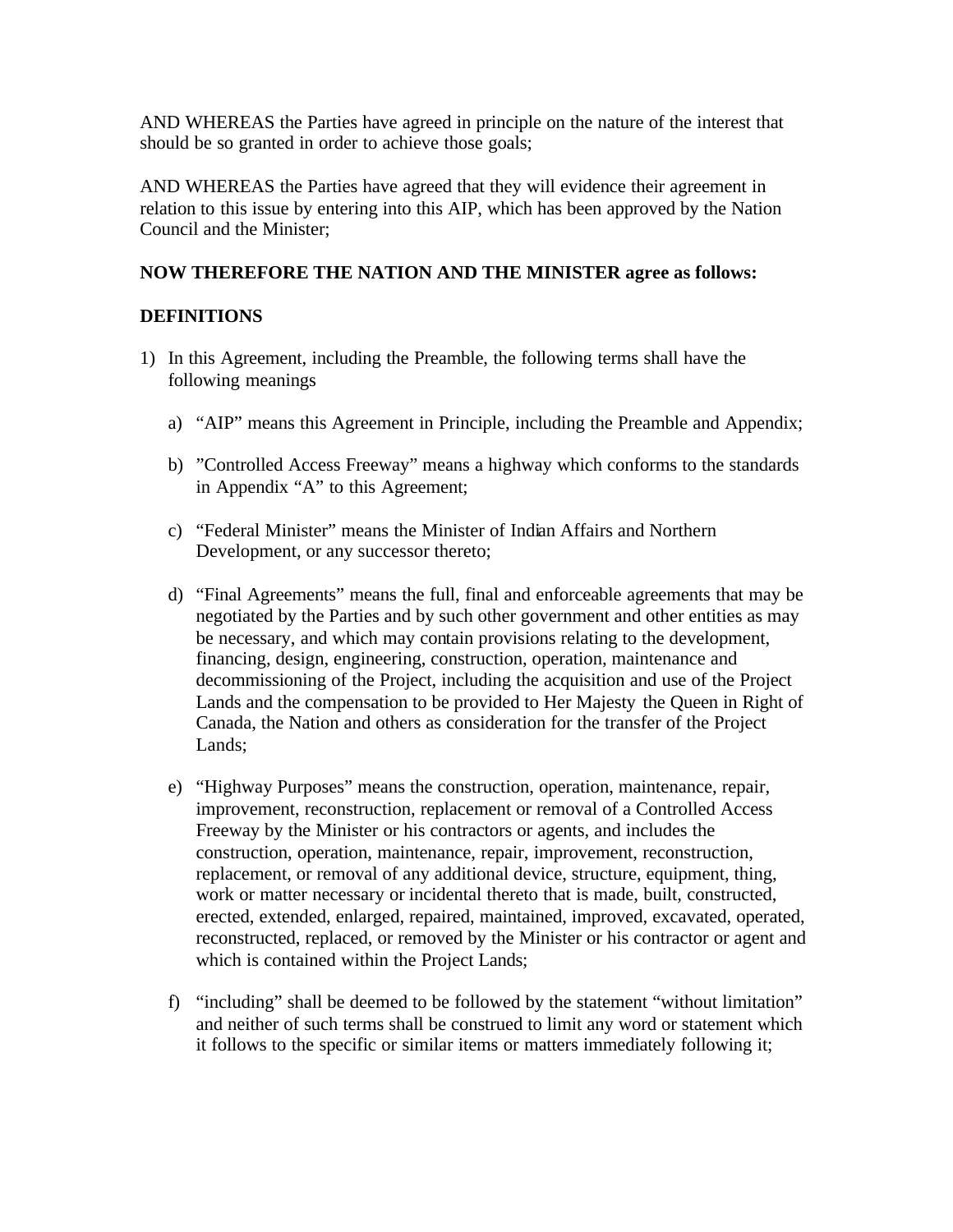- g) "*Indian Act*" means the *Indian Act*, R.S.C. 1985 c. I-5 and regulations thereto, as amended or replaced from time to time, including for greater certainty any new legislation which may be passed to address Indian Band governance, reserve status and similar matters;
- h) "Party" means the Nation or the Minister, and Parties means both of them;
- i) "Project" means the Controlled Access Freeway and all associated and related facilities and structures within the Project Lands, and the use of the Project Lands for Highway Purposes and Utility Purposes;
- j) "Project Lands" means those lands which
	- i) currently form part of Indian Reserve No. 145,
	- ii) will be the subject of a Transfer of Administration and Control by the Governor in Council, and
	- iii) will be utilized for the Project.
- k) "Transfer of Administration and Control" means the authorization by the Governor in Council, pursuant to subsection 35(3) of the *Indian Act*, of the transfer of all right, title and interest of Canada in and to the Project Lands to the Minister for Highway Purposes and Utility Purposes, free and clear of all encumbrances, except:
	- i) mines and minerals shall be excepted from the transfer;
	- ii) any third party interests specified in the Final Agreements; and
	- iii) the Project Lands shall revert to Her Majesty the Queen in Right of Canada when the Project Lands are no longer used for Highway Purposes;
- l) "Utility Purposes" means the construction, operation, maintenance, repair, improvement, reconstruction, replacement or removal of any pipelines, wires, transmission towers, cable, fibre optics or other devices, equipment, structures, things or works for the purpose of transporting oil, gas, electricity, microwaves, telecommunications, water, storm water sewage, or any other form of energy or matter to, from, over, under or across the Project Lands as permitted by the laws of Alberta in force from time to time *.*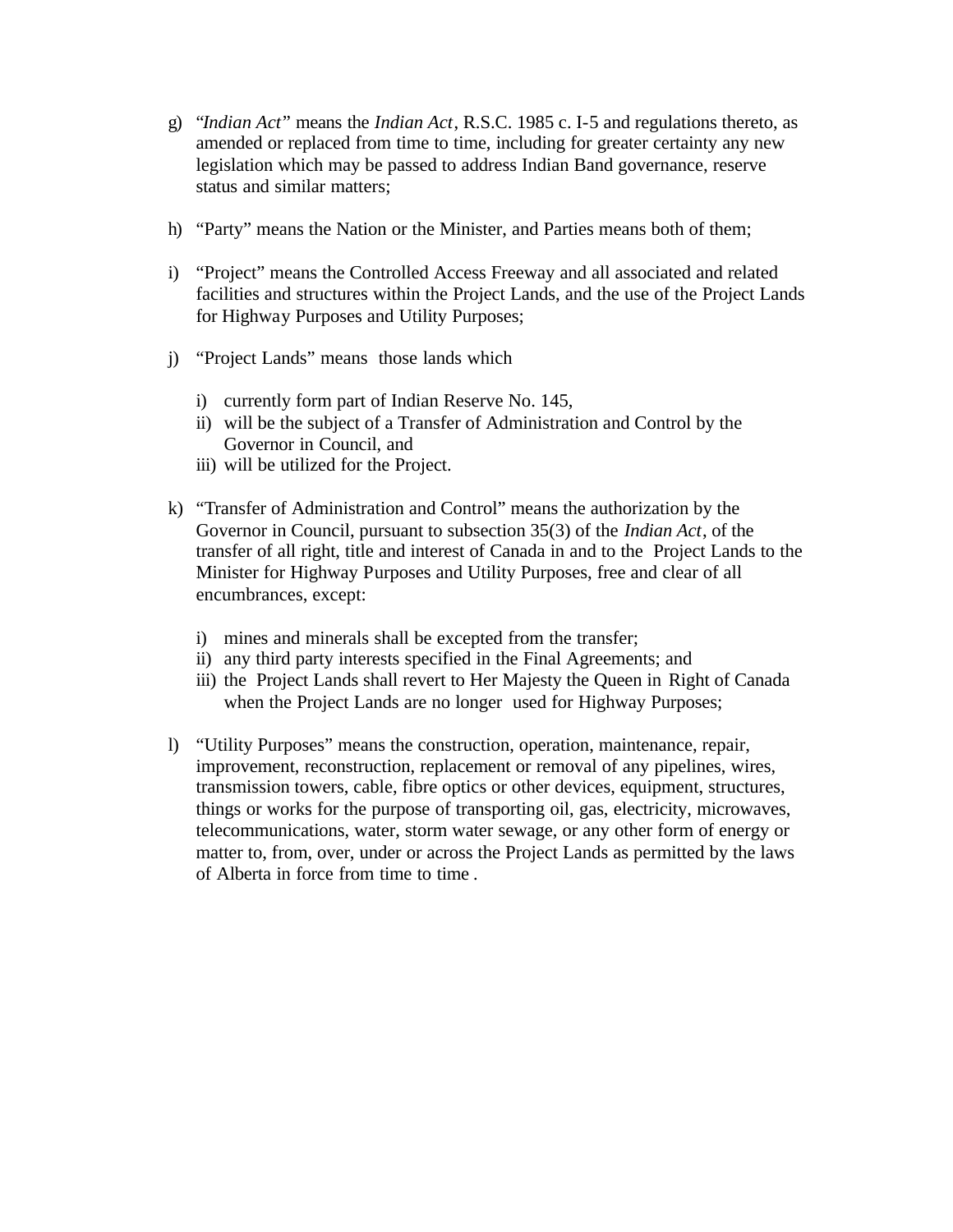### **Conditional Agreement**

- 2) It is acknowledged and agreed that the agreement relating to the Transfer of Administration and Control reflected in this AIP cannot be implemented unless and until:
	- a) the Final Agreements are negotiated by the Parties, and are approved and executed by the Chief and Council of the Nation and the Minister in such manner as they deem necessary;
	- b) the Transfer of Administration and Control is approved by Nation citizens in a referendum satisfactory to the Nation and the Federal Minister, conducted in the manner provided by the *Indian Referendum Regulations* passed pursuant to the *Indian Act*;
	- c) the Transfer of Administration and Control is requested by a Band Council Resolution of the Chief and Council of the Nation;
	- d) the Federal Minister agrees to recommend the Transfer of Administration and Control to the Governor in Council, and the Governor in Council issues an order pursuant to subsection 35(3) of the *Indian Act*;
	- e) all permits and approvals required by law are obtained, whether relating to the environment, historical resources or otherwise.
- 3) Without limiting the foregoing, the Parties acknowledge that the matters to be negotiated and addressed in the Final Agreements include:
	- a) the exact legal description of the Project Lands, which lands must be surveyed by a Canada Land Surveyor and approved by the Parties and by the Federal Minister and the Governor in Council;
	- b) the compensation to be provided to the Nation or its designates for the Project Lands, and
	- c) covenants relating to non-interference by each of the parties with the lawful exercise by the other parties and those claiming by, under or through them of the rights granted to the others by the Final Agreements, including the rights of lawful users of the Project Lands and lawful users of such access as may be provided to and from Indian Reserve No. 145 from the Project Lands; and
	- d) such other provisions as may be agreed by the Parties.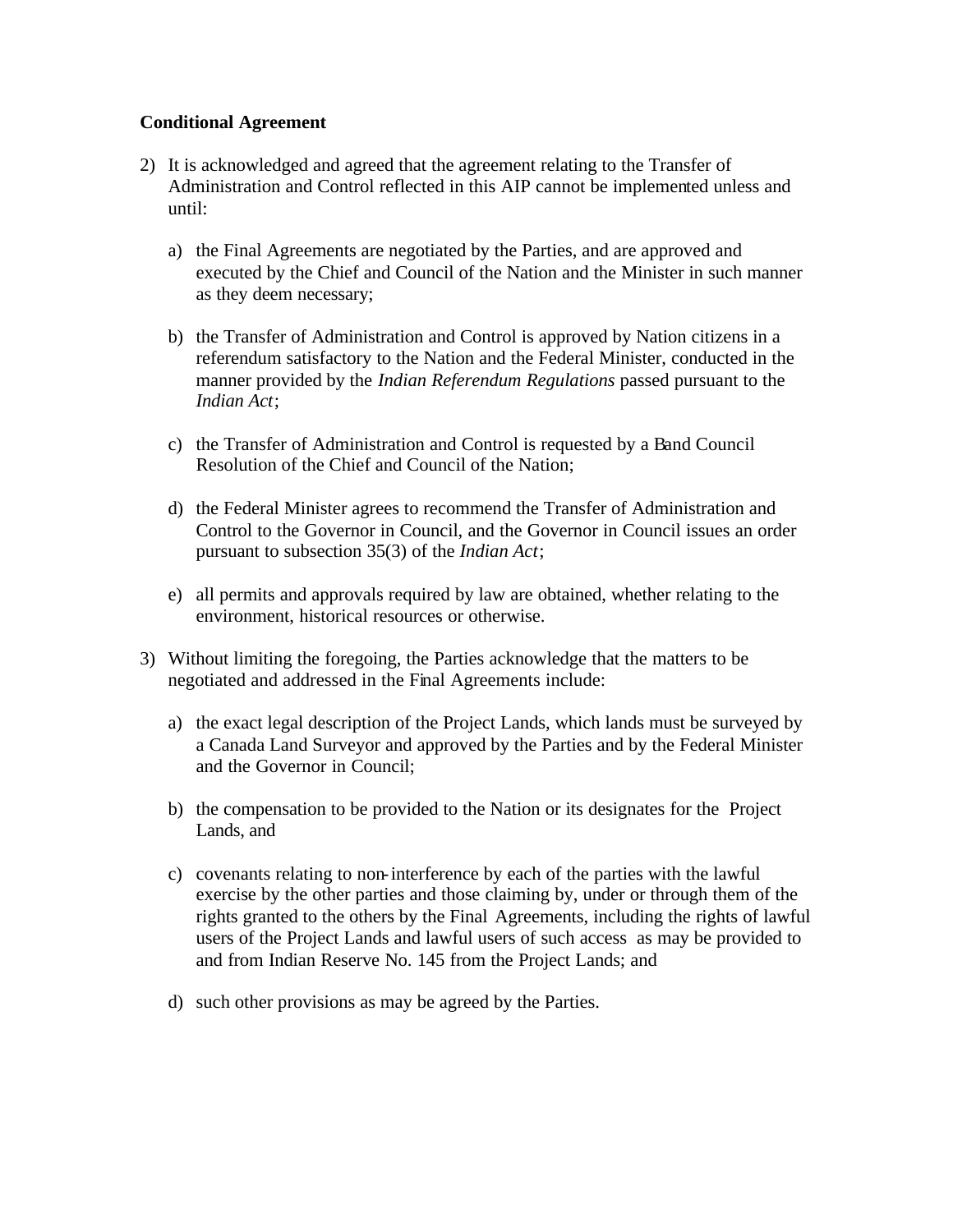### **Transfer of Administration and Control**

- 4) The Parties agree that the Final Agreements, if concluded, shall provide for all matters necessary to effect the Transfer of Administration and Control.
- 5) Without limiting the foregoing, the Nation agrees that it shall, subject to the completion of and as provided by the Final Agreements:
	- a) provide such Band Council Resolutions as may be necessary requesting that the Governor in Council take such steps as may be necessary to implement the Transfer of Administration and Control pursuant to subsection 35(3) of the *Indian Act*; and
	- b) take those steps which must be taken by the Nation to enable the Project Lands to be transferred to the Minister free and clear of all encumbrances for Highway Purposes and Utility Purposes, except only such encumbrances as may be permitted by the Final Agreements, including ensuring that the Project Lands are not subject to any lease, license or any other right of use or occupation in favour of any individual Nation citizen or other person or entity whatsoever.
- 6) For greater certainty, and without limiting the foregoing, the Nation agrees that:
	- a) the Transfer of Administration and Control shall provide the Minister and all other lawful users full, free and uninterrupted access to, from, over, under and across the Project Lands for Highway Purposes and Utility Purposes, for so long as the Project Lands are used for Highway Purposes and Utility Purposes; and
	- b) the Transfer of Administration and Control is intended to result in:
		- i) the removal of the Project Lands from "reserve" status within the meaning of the *Indian Act*;
		- ii) the removal of the Project Lands from the scope of "Lands reserved for the Indians" pursuant to section 91(24) of the *Constitution Act, 1867*;
		- iii) the application of provincial laws which do not apply on lands reserved for Indians, including laws relating to land which do not apply on reserve; and
		- iv) the removal of the Project Lands from the legislative authority of the Band Council of the Nation on lands reserved for the Nation, whether relating to traffic laws, trespass, taxation or otherwise.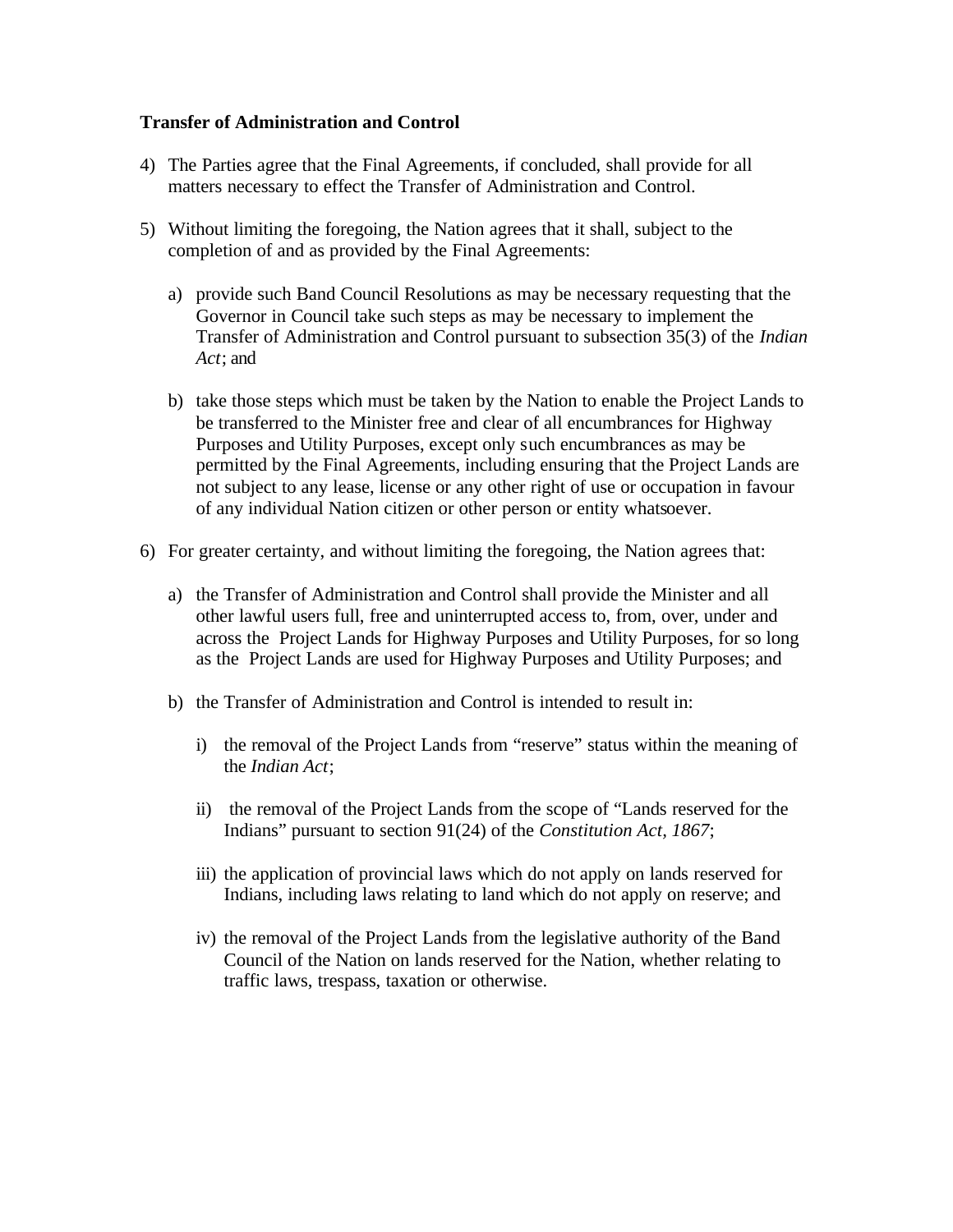### **Minister Covenants**

- 7) The Minister agrees that he shall, subject to the completion of and as provided by the Final Agreements:
	- a) acquire, use and permit the use of the Project Lands solely for Highway Purposes and for Utility Purposes;
	- b) take such steps as may be necessary to transfer the Project Lands to Her Majesty the Queen in Right of Canada when they are no longer used for Highway Purposes.
- 8) The Minister agrees that the Final Agreements, if concluded, are intended to and will provide for all matters necessary to ensure that:
	- a) a Controlled Access Freeway shall be built on the Project Lands after the Transfer and Administration and Control, as provided by the Final Agreements;
	- b) a Controlled Access Freeway shall be operated and maintained on the Project Lands at all times, save and except for any temporary closures pursuant to the *Public Highways Development Act*; and
	- c) the Nation, those authorized by the Nation and other lawful users of Indian Reserve No. 145 shall at all times be provided access to the Controlled Access Freeway to be located on the Project Lands, as and where specified in the Final Agreements.

### **Miscellaneous**

- 9) The Parties agree that if the Parties do not conclude the Final Agreements, subject only to approval by the Chief and Council of the Nation and the Minister in the manner provided by the Final Agreements, within thirty (30) days of receiving notice to that effect from any Party to the other Parties, this AIP shall terminate, and will be null and void and of no further force or effect in relation to any Party. The Chief and Council of the Nation and the Minister each agree with the other that termination of this Agreement shall not constitute grounds for any claim or cause of action for damages, costs or expenses of any kind arising from or relating to the matters dealt with in this Agreement, or the termination thereof.
- 10) This AIP constitutes the entire agreement between the Parties concerning the subject matter of the Agreement and no other understandings or agreements verbal or otherwise exist between the Parties.
- 11) This Agreement shall be subject to and governed by the laws of Canada and Alberta applicable thereto.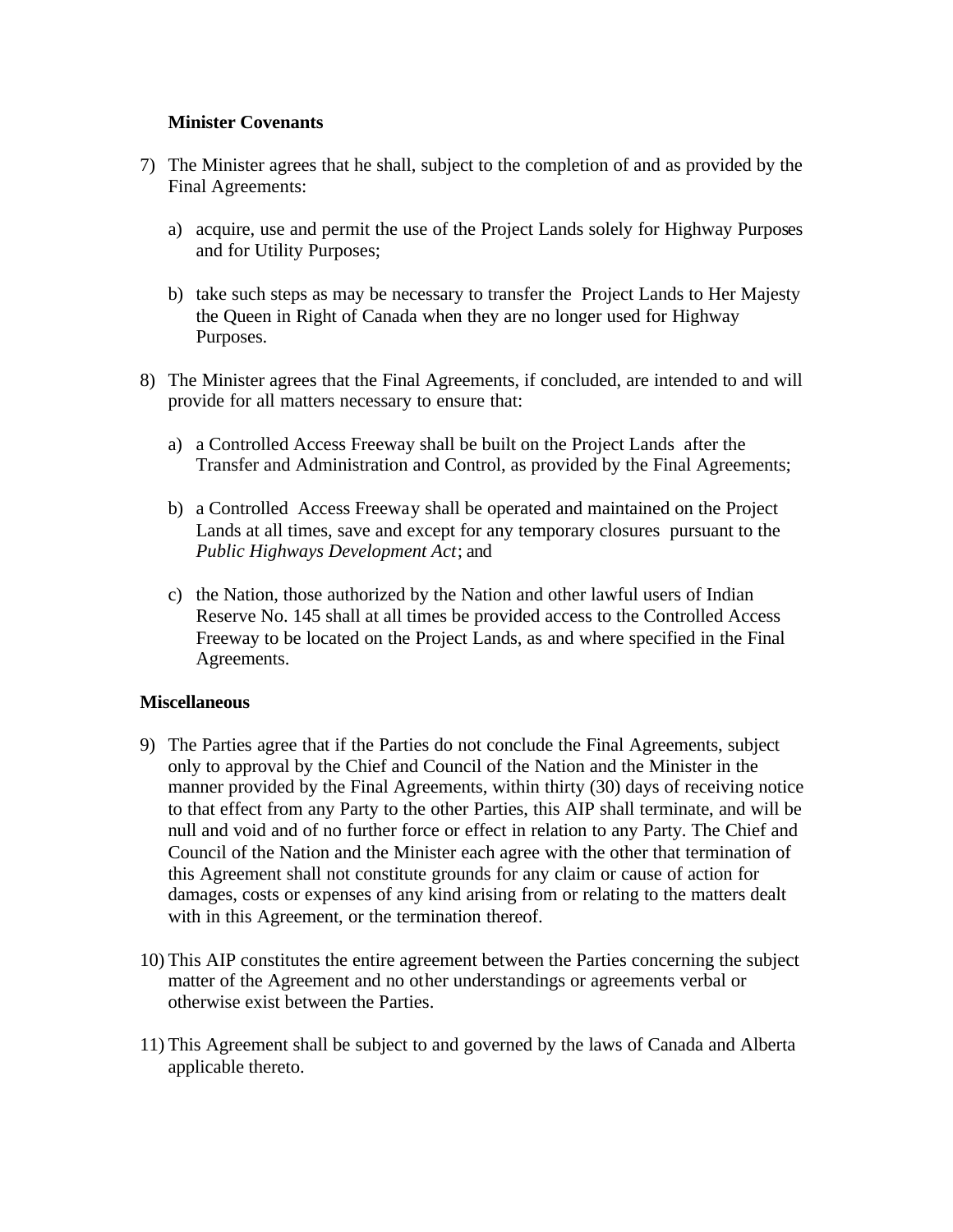- 12) This Agreement binds and enures to the benefit of the successors and assigns of the Parties.
- 13) A word denoting gender applies equally to both genders.
- 14) Any noticed required or implied by this Agreement may be given, in writing,

To the Nation at:

Attention: the Chief Tsuu T'ina Nation 9911 Chiila Boulevard Tsuu T'ina, AB T2W 6H6

To the Minister at:

Attention: the Minister c/o Executive Director, Aboriginal Affairs and Capital Planning 3rd Floor, Twin Atria Building 4999 98<sup>th</sup> Avenue Edmonton, Alberta T6B 2X3

\_\_\_\_\_\_\_\_\_\_\_\_\_\_\_\_\_\_\_\_\_\_\_\_\_\_\_\_\_ \_\_\_\_\_\_\_\_\_\_\_\_\_\_\_\_\_\_\_\_\_\_\_\_\_\_\_\_

Signed this 30th day of April, 2004.

Her Majesty the Queen in Right of Tsuu T'ina Nation, as represented by Alberta as represented by the Premier Chief Sandford Big Plume

\_\_\_\_\_\_\_\_\_\_\_\_\_\_\_\_\_\_\_\_\_\_\_\_\_\_\_\_\_

Her Majesty the Queen in Right of Alberta as represented by the Minister of Transportation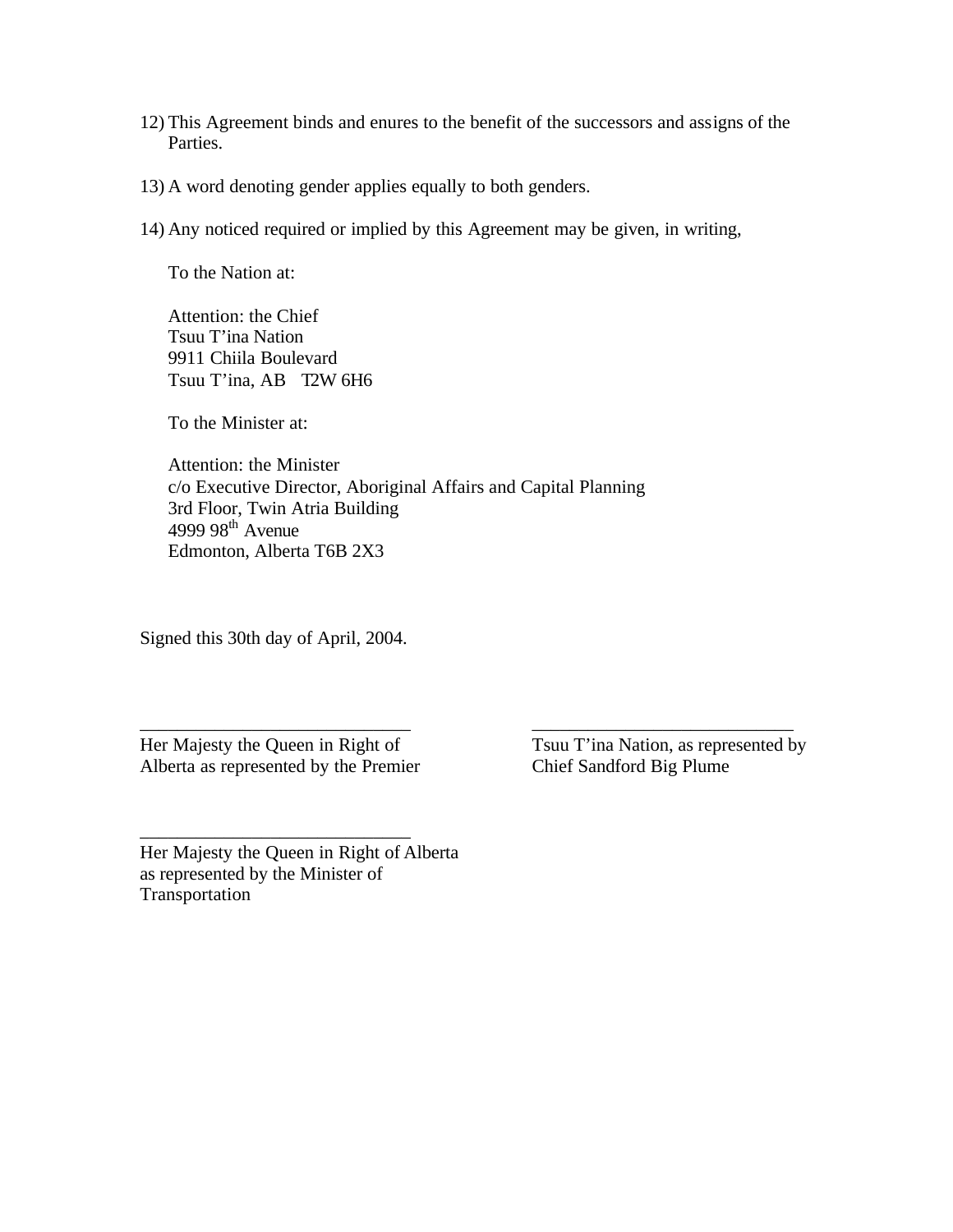## **APPENDIX "A"**

## **STANDARD OF THE CALGARY SOUTHWEST CONNECTOR CONTROLLED ACCESS FREEWAY**

**WHEREAS** the Parties are desirous of describing the initial construction commitment of the Minister;

**AND WHEREAS** the General Design Criteria are applicable to the Minister's initial construction commitment;

**AND WHEREAS** the General Design Criteria are also applicable to future construction that the Minister may wish to undertake;

**NOW THEREFORE** The Nation, and the Minister agree as follows:

- A. Construction
	- 1. The Minister shall initially construct and maintain a four-lane Controlled Access Freeway consisting of two separate ribbons of pavement that meet the General Design Criteria set out below.
	- 2. The construction described in paragraph 1 above shall fully satisfy the Minister's commitment contained in sub-section 8(a) of this Agreement in Principle.
	- 3. Any future construction that may be contemplated within the General Design Criteria shall be at the sole discretion of the Minister.
- B. General Design Criteria
	- 1. The Controlled Access Freeway is to be designed to a freeway standard (i.e. high speed, free flow, fully access-controlled facility). The minimum design speed is to be 110 km/h. with rural ditches, including the median.
	- 2. The Controlled Access Freeway will be planned to accommodate the following: a highway with a minimum of 8 basic lanes, auxiliary (exit and entry) lanes, rural drainage ditches, storm water detention ponds, interchanges and noise attenuation and major municipal service utilities, as required.
	- 3. A utility corridor will be required for utility purposes (as defined in the AIP).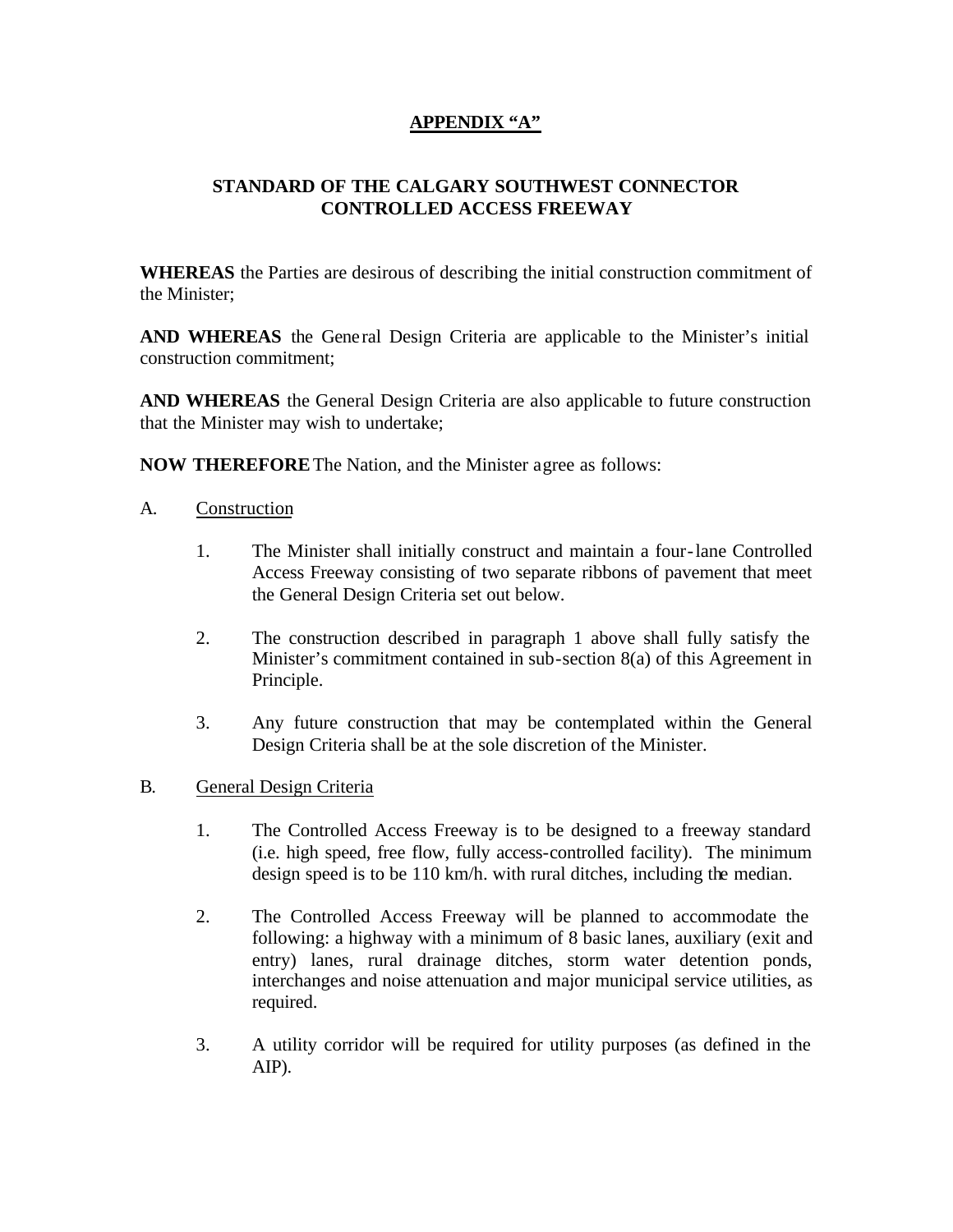- 4. The preliminary and detailed designs for the initial and ultimate stages of the Controlled Access Freeway are to be undertaken in accordance with firstly the Alberta Transportation Highway Geometric Design Guide Manual, then the Transportation Association of Canada Manual where additional information is required.
- 5. All interchange ramp exits and entrances are to be located on the right side of the Controlled Access Freeway. No left-hand exit or entrance ramps will be permitted.
- 6. All access is to be accommodated at interchanges. No exit or entrance ramps will be allowed between interchanges or from interchange ramps for individual sites, activities or developments.

7. Only single ramp exits for interchanges are to be provided on the Controlled Access Freeway route. That is, consecutive exits for two different directions are to be combined into a single exit to simplify signing and improve traffic safety.

- 8. Interchanges are to be designed with complementary return exit/entrance ramps at the same interchange. That is, return movements shall be provided.
- 9. Interchange exit terminals are to provide appropriate decision sight distance.
- 10. Alberta Transportation's documents "Best Practices for Planning and Design of Freeway Facilities" shall be used as a guide to determine appropriate interchange spacings and other freeway criteria.
- 11. No sidewalks or bikeways paralleling the Controlled Access Freeway are to be provided within the Controlled Access Freeway right of way.
- 12. Design Speed

|  | Directional RampsDes. R 440 (100 km/h); Min. R190 (70 km/h) |  |
|--|-------------------------------------------------------------|--|
|  |                                                             |  |
|  |                                                             |  |
|  |                                                             |  |
|  |                                                             |  |
|  |                                                             |  |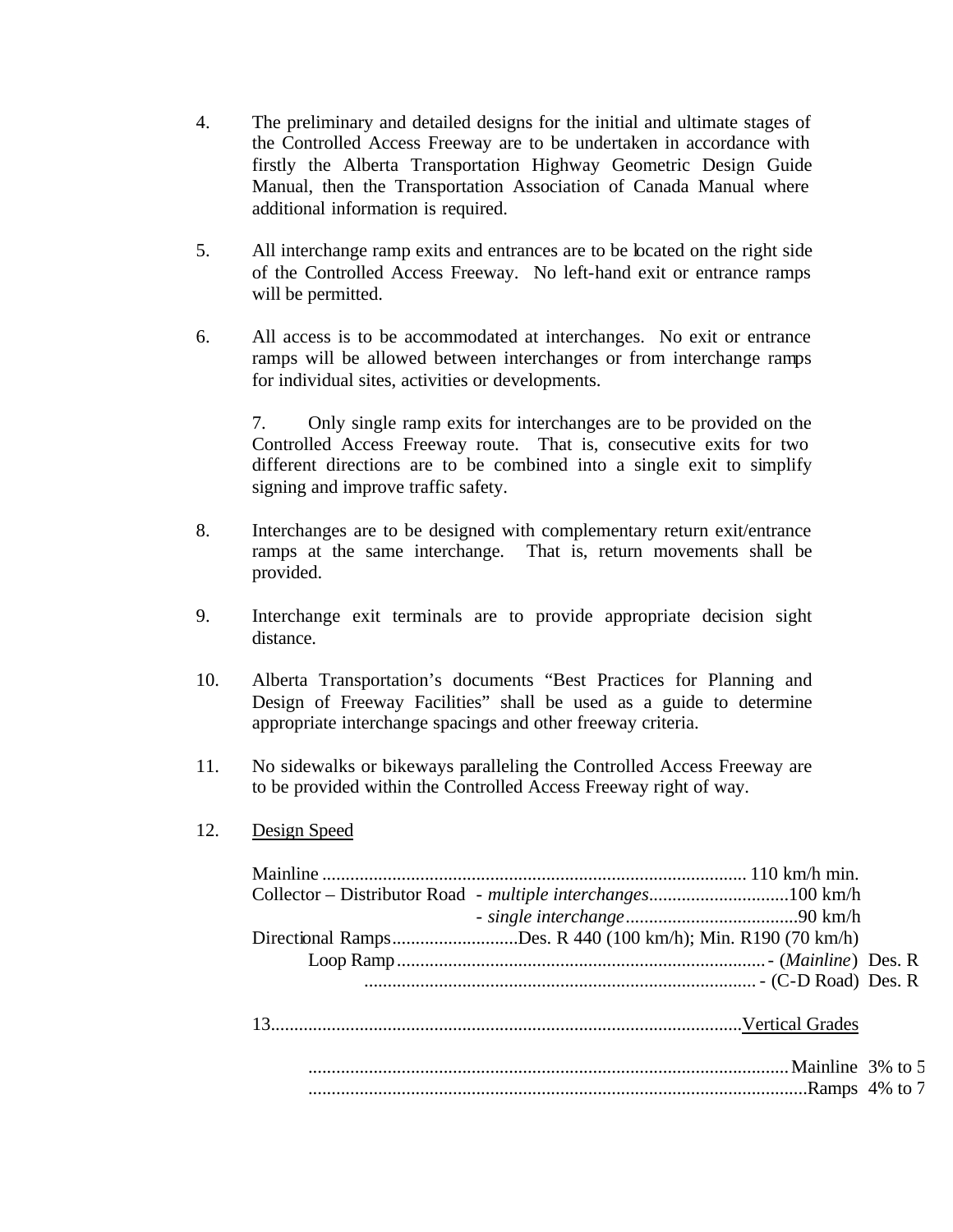### 14. Superelevation (e max)

.......................................................................................................Mainline 0.06m/m ...........................................................................................................Ramps 0.06m/m ........(0.08 m/m may be considered if warranted by special circumstances)

### 15. Ramps Terminals

Direct taper design as per figures  $E1.1$ ,  $E1.2$ , and  $E1.3$  in the Alberta Transportation Highway Geometric Design Guidelines 1999 for both exit and entrance terminals.

# **C. Minimum Weaving Length**...............................................................T.A.C. Design Guide

In special cases where weaving lengths cannot be attained, consideration will be given to reducing these distances if justified by a detailed weaving analysis. The absolute minimum on the main line facility will be 600 metres.

### **D. Cross-Section Elements**

### 16. Lane Width

| Ramp |  |
|------|--|
|      |  |
|      |  |

### 17. Shoulder Widths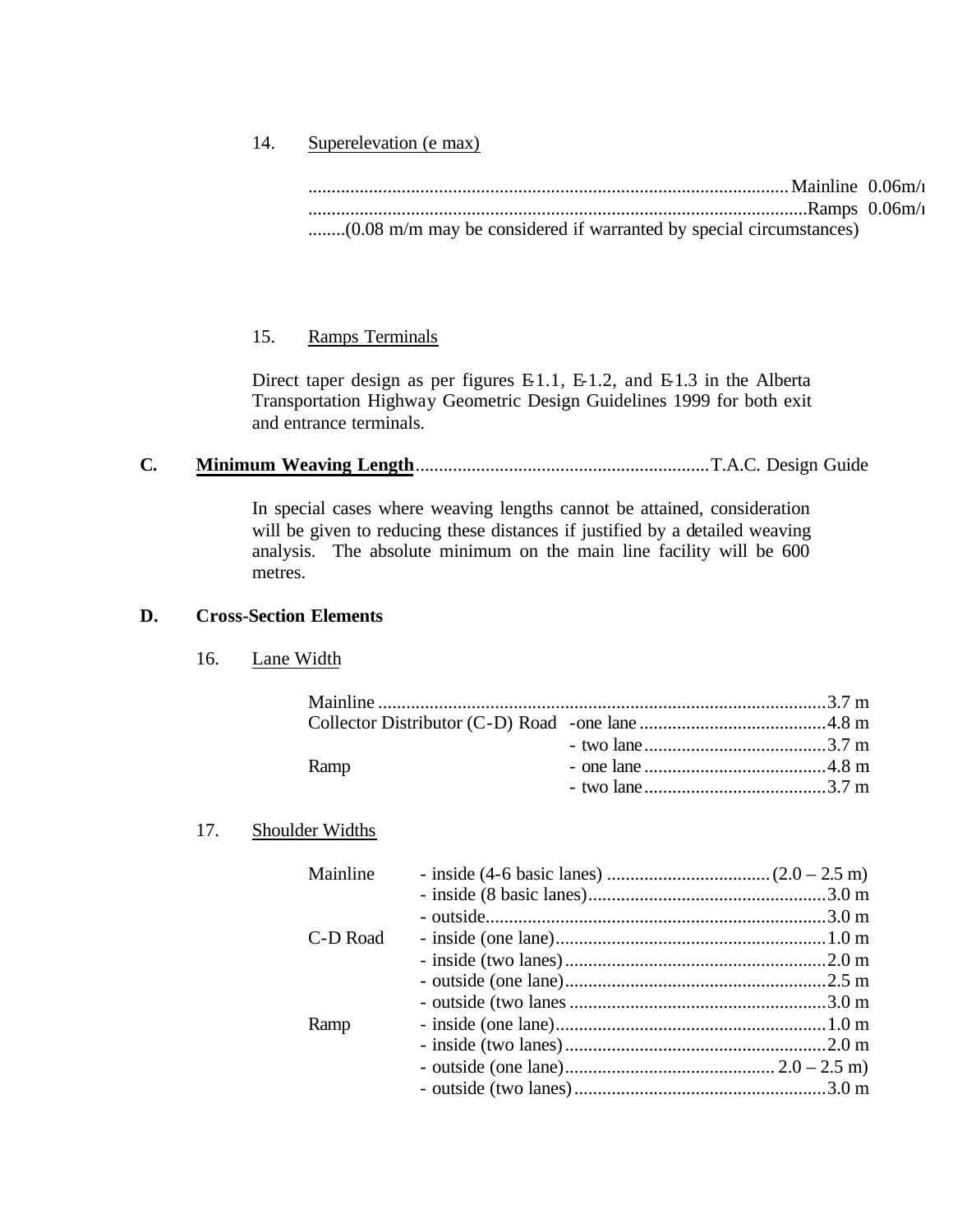# 18. Median

|                                |     |             | 8 basic lanes                                                      |  |
|--------------------------------|-----|-------------|--------------------------------------------------------------------|--|
|                                |     |             | Outer separation - C-D Road (single interchange) 17.0 m            |  |
|                                |     |             |                                                                    |  |
|                                |     |             |                                                                    |  |
|                                | 19. | Side Slopes |                                                                    |  |
| (Desirable)                    |     |             | Median                                                             |  |
|                                |     |             |                                                                    |  |
|                                |     |             |                                                                    |  |
|                                |     |             | 3:1 acceptable with guiderail under special circumstances)         |  |
|                                |     |             |                                                                    |  |
|                                |     |             |                                                                    |  |
|                                |     |             |                                                                    |  |
|                                | 20. |             | Width of Ditch                                                     |  |
|                                |     |             |                                                                    |  |
|                                |     |             |                                                                    |  |
|                                |     |             |                                                                    |  |
|                                |     |             |                                                                    |  |
|                                |     |             |                                                                    |  |
|                                | 21. |             | <b>Vertical Clearances</b>                                         |  |
|                                |     |             | Roadway – underside of superstructure to top of roadway5.4 m       |  |
|                                |     |             | Railway – underside of superstructure to top of roadway5.4 m       |  |
|                                |     |             | Pedestrian Overpass – underside of superstructure to top of        |  |
| roadway                        |     | 5.7 m       |                                                                    |  |
|                                |     |             |                                                                    |  |
| <b>Lateral Clearances</b><br>E |     |             |                                                                    |  |
|                                | 22. | Mainline    |                                                                    |  |
|                                |     |             |                                                                    |  |
|                                |     |             |                                                                    |  |
|                                |     |             | - edge of travel lane to face of concrete barrier                  |  |
|                                |     |             |                                                                    |  |
|                                |     |             |                                                                    |  |
|                                |     |             |                                                                    |  |
|                                | 23. |             | Directional ramp – edge of travel lane to face of concrete barrier |  |